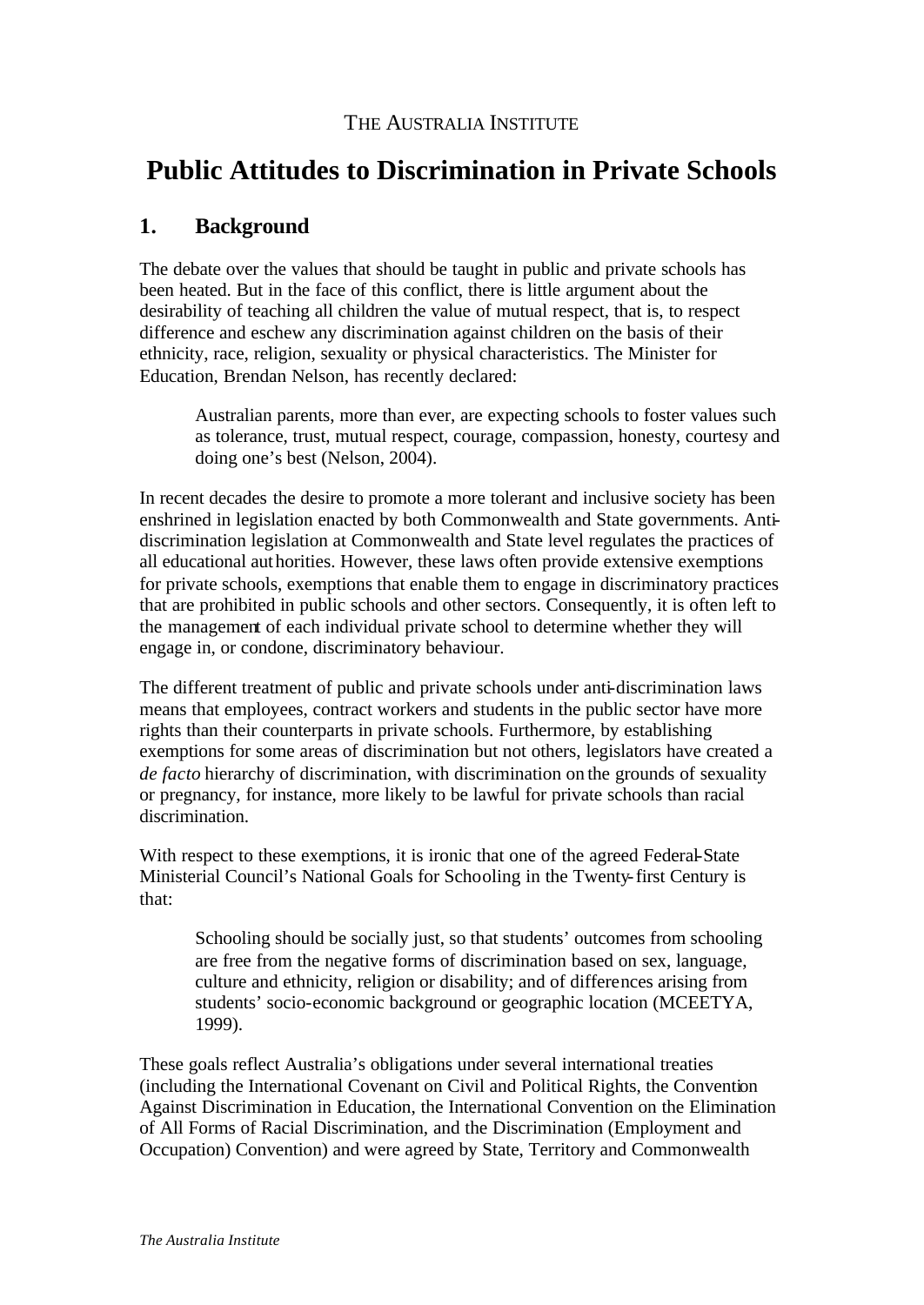Ministers for Education in 1999.<sup>1</sup> They are meant to establish a foundation for action among governments and non-government school authorities. In addition, the recent 'Bullying. No Way' statement from the Australian Education Association declares:

We all have the right to learn in a safe and supportive school environment that values diversity - an environment free from bullying, harassment, discrimination and violence. We all have the right to be treated with fairness and dignity. We all have a responsibility to keep others safe and to treat them in the same way - with fairness, dignity and respect. Australian school communities working together to build safe, supportive, respectful and inclusive environments for every member of the school community empowering students to be active in the pursuit of justice (AEA 2004).

# **2. The treatment of public and private schools under antidiscrimination laws**

The commentary below concentrates on the differences in the treatment of public and private schools in Commonwealth and State/Territory anti-discrimination laws. As such, it does not provide a comprehensive list of all exemptions that apply to both public and private schools, such as exemptions enabling single sex schools to enrol only students of that sex, or schools catering exclusively for students with disabilities to enrol only such students.

### **2.1 Commonwealth anti-discrimination legislation**

The main pieces of Commonwealth anti-discrimination legislation regulating the conduct of educational authorities are the *Human Rights and Equal Opportunity Commission Act 1986*, *Racial Discrimination Act 1975*, *Sex Discrimination Act 1984* and *Disability Discrimination Act 1992*. 2

The *Human Rights and Equal Opportunity Commission Act* established the Human Rights and Equal Opportunity Commission and provides the framework for the hearing and conciliation of complaints by the Commission concerning unlawful discrimination under the *Racial Discrimination Act*, *Sex Discrimination Act* and *Disability Discrimination Act 1992*.

In addition to the power to conciliate complaints concerning unlawful discrimination, the Commission also has the power to inquire into any act or practice that is inconsistent with, or contrary to, any human right or that constitutes discrimination

<sup>&</sup>lt;sup>1</sup> For example, Article 26 of the *International Covenant on Civil and Political Rights* states: 'All persons are equal before the law and are entitled without any discrimination to the equal protection of the law. In this respect, the law shall prohibit any discrimination and guarantee to all persons equal and effective protection against discrimination on any ground such as race, colour, sex, language, religion, political or other opinion, national or social origin, property, birth or other status'.<br>
<sup>2</sup> Section 100 of the Commonwealth Constitution provides that where a law of a S

Section 109 of the Commonwealth Constitution provides that where a law of a State is inconsistent with a law of the Commonwealth, the Commonwealth law will prevail to the extent of the inconsistency. However, all three Acts mentioned above include provisions that indicate they are not intended to limit or exclude the operation of State anti-discrimination laws that are capable of operating concurrently with the Commonwealth laws (see s.6A(1) of the *Racial Discrimination Act (Cwlth)*; s.10 of the *Sex Discrimination Act 1984 (Cwlth)*; and s.13 of the *Disability Discrimination Act 1992 (Cwlth)*). Note also, at the time of writing a bill outlawing discrimination on the grounds of age was before the Federal Parliament (the *Age Discrimination Bill 2004*).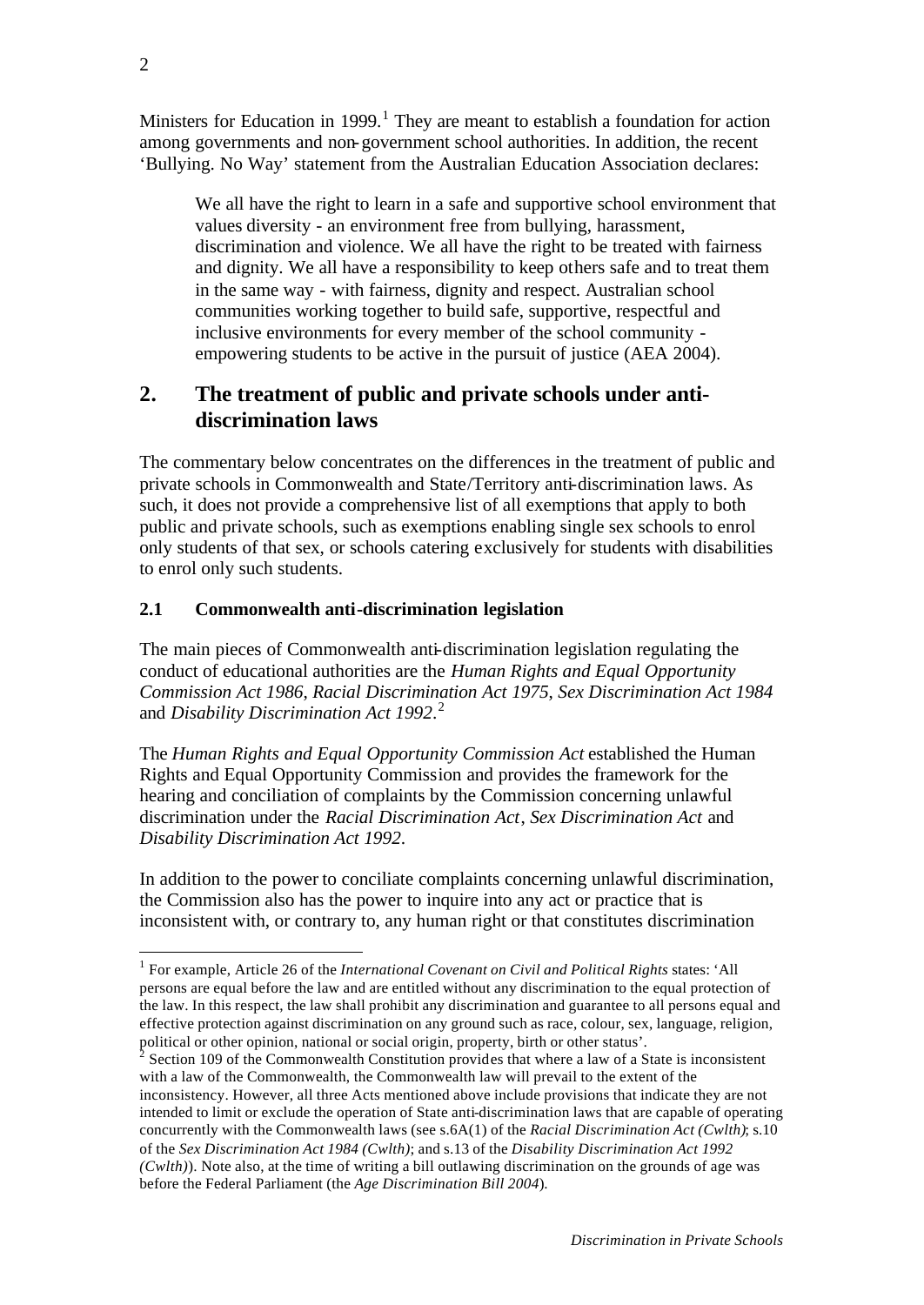under the Act. Discrimination is defined for these purposes as including any distinction, exclusion or preference made on the basis of race, colour, sex, religion, political opinion, national extraction, social origin, age, marital status, disability, nationality, sexual preference and trade union activity.<sup>3</sup> However, there are two exemptions.

Firstly, discrimination for these purposes does not include any distinction, exclusion or preference in respect of a particular job based on the inherent requirements of the job (the 'inherent requirements of the job exemption').<sup>4</sup> Secondly, it excludes any distinction, exclusion or preference:

…in connection with employment as a member of the staff of an institution that is conducted in accordance with the doctrines, tenets, beliefs or teachings of a particular religion or creed, being a distinction, exclusion or preference made in good faith in order to avoid injury to the religious susceptibilities of adherents of that religion or that creed.

This is sometimes described as the 'religious institutions exemption'. The religious institutions have been held to include organisations that are responsible for the administration of religious schools.<sup>5</sup> Therefore, if homosexual behaviour is against the teachings of a religion, there is a strong argument a school that is conducted for children of that religion could refuse to employ a person who openly engages in a homosexual relationship without being deemed to have taken an act that constitutes discrimination under the *Human Rights and Equal Opportunity Commission Act*. 6

The *Disability Discrimination Act,* which makes it unlawful for a person to discriminate against another on the grounds of disability, treats public and private educational institutions equally. However, unlike the *Racial Discrimination Act* which contains no exemptions for public and private schools, the *Disability Discrimination Act 1992* provides exemptions for both the private and public educational institutions.<sup>7</sup>

The *Sex Discrimination Act* makes it unlawful for an educational institution to discriminate against a person on the grounds of sex, marital status, pregnancy or potential pregnancy in relation to employment, contract work and the provision of education. <sup>8</sup> For students, this means that educational institutions cannot refuse

<sup>3</sup> See *Human Rights and Equal Opportunity Commission Act 1986*, s.3; and *Human Rights and Equal Opportunity Commission Regulations*, reg.4.

<sup>&</sup>lt;sup>4</sup> For discussion of the scope of this exemption, see HREOC (1998) and International Labour Conference (1998)

<sup>&</sup>lt;sup>5</sup> See HREOC (1998).

<sup>&</sup>lt;sup>6</sup> See HREOC (1998).

<sup>7</sup> Under the *Disability Discrimination Act 1992 (Cwlth),* it is unlawful for an educational authority to discriminate against a person on the grounds of the person's disability in relation to admission, access to benefits or expulsion, or to subject them to any other detriment. However, both public and private educational authorities can refuse the admission of a student where the person "would require services or facilities that are not required by students who do not have a disability and the provision of which would impose unjustifiable hardship on the educational authority" (see s.22(4)). Furthermore, both private and public schools are able to rely on the "reasonableness requirement" to avoid liability for indirect discrimination in relation to enrolments and existing students (see s.6, *Finney v Hills Grammar School* [1999] HREOCA 14 (20 July 1999); *Hills Grammar School v Human Rights and Equal Opportunity Commission* [2000] FCA 658 (18 May 2000)).

<sup>&</sup>lt;sup>8</sup> See sections 14, 16 & 21.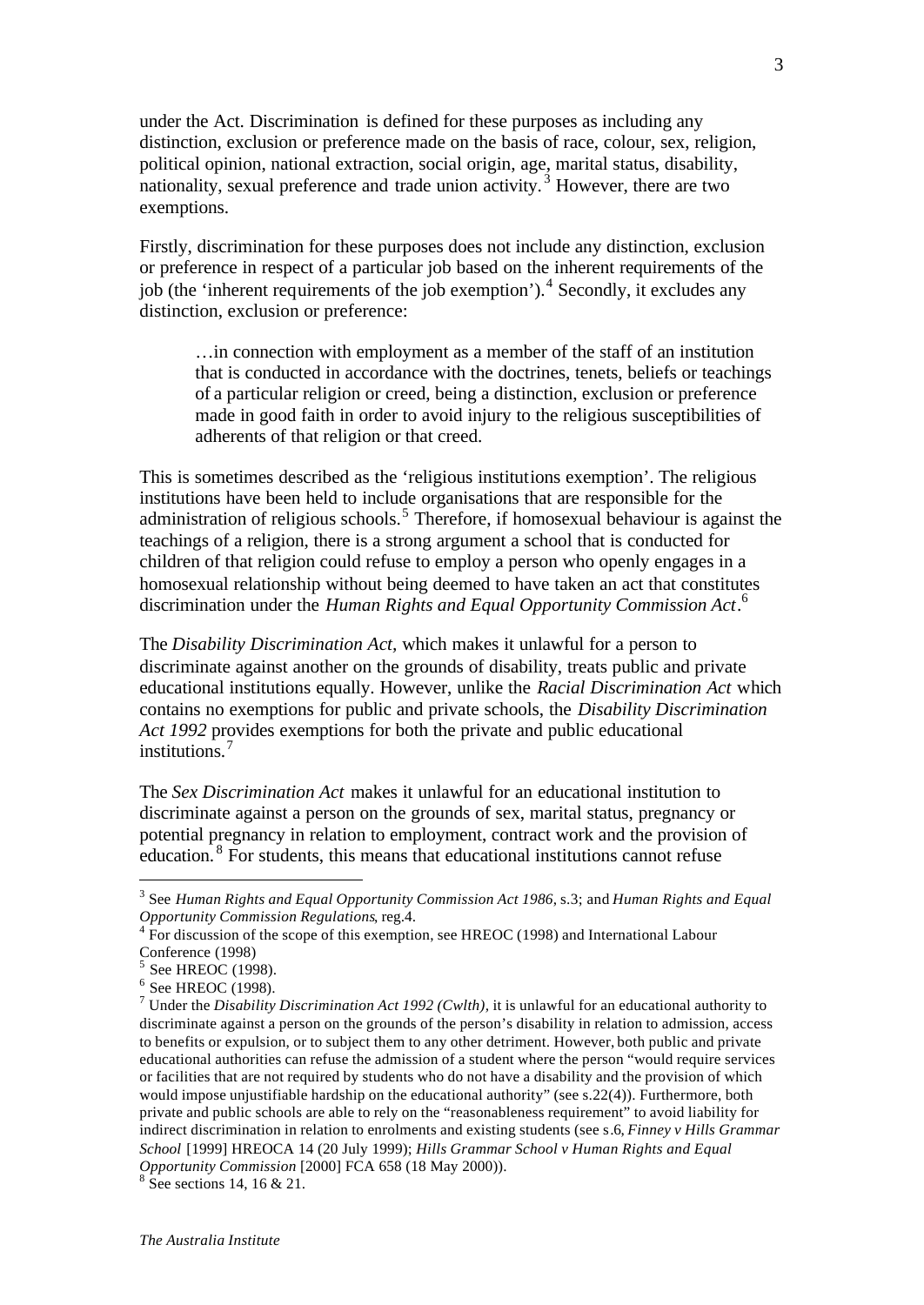admission, deny access to benefits, expel a student or subject them to any other detriment on these grounds.<sup>9</sup> It also prevents schools from refusing to employ, dismissing, or imposing special conditions or restrictions on teachers and other staff on the grounds of sex, marital status, pregnancy or potential pregnancy. <sup>10</sup> However, the Act contains a number of exemptions that are relevant to the administration of public and private schools.

Importantly, public schools, State education departments and other relevant State government agencies are exempt from the prohibitions concerning discrimination on the grounds of sex, marital status, pregnancy and potential pregnancy in relation to employment and sexual harassment.<sup>11</sup> While this exemption may seem strange, it stems from an implied Constitutional limitation on the Commonwealth's legislative power, 'which protects the States from an exercise of power that would threaten their existence or capacity to govern or would impose a particular disability or burden upon an operation or activity of a State or the execution of its constitutional powers'.<sup>12</sup> However, as is discussed below, all States have legislation that prohibits discrimination on the grounds of sex, marital status, pregnancy and potential pregnancy in relation to employment.

The *Sex Discrimination Act* also contains several exemptions that only apply to religious private schools and organisations that are responsible for the administration of religious schools.<sup>13</sup> With regard to students, religious schools are exempt from the prohibitions concerning marital status and pregnancy if the discrimination is done 'in good faith in order to avoid injury to the religious susceptibilities of adherents of that religion or creed'.<sup>14</sup> Religious schools are also allowed to discriminate against a person in connection with employment or a position as a contract worker on the grounds of sex, marital status or pregnancy. Again, this exemption is subject to the proviso that it be done 'in good faith in order to avoid injury to the religious susceptibilities of adherents of that religion or creed'.<sup>15</sup>

Therefore, a religious school may be able lawfully to expel a female student on the grounds she is unmarried and pregnant if it is against the doctrines of the religion to give birth out of wedlock. Similarly, it may also be lawful for a religious school to

<sup>&</sup>lt;sup>9</sup> s. 21(1) & (2). However, s.21(3) allows a school to refuse to admit a student of one sex where it is conducted solely for students of the opposite sex and where education at the level at which the applicant is seeking admission is provided by the school only or mainly for students of the opposite sex.

 $10$  ss.14 and 16.

 $11 \text{ ss.12}$  and 13.

<sup>12</sup> *Australian Education Union v Human Rights and Equal Opportunity Commission* [1997] FCA 1288 (25 November 1997). See also *Re Australian Education Union and Ors; Ex parte the State of Victoria*  (1995) 184 CLR 188. It is unclear why there is not an equivalent exemption in the *Disability Discrimination Act* and the *Racial Discrimination Act*.

<sup>&</sup>lt;sup>13</sup> See s.38.

 $14 \frac{\text{sec}}{\text{s}}$ .38(3).

 $15$  S.38(1) and (2). Note, there is also a broad exemption for 'bodies established for religious purposes' (see s.37). In order to apply, the discriminatory act must conform to the doctrines of the religion or be necessary to avoid injury to the religious susceptibilities of adherents of that religion. While there is uncertainty about the relationship between this exemption and the exemption in s.38, it is arguable it applies to organisations established for religious purposes that are responsible for the administration of religious schools.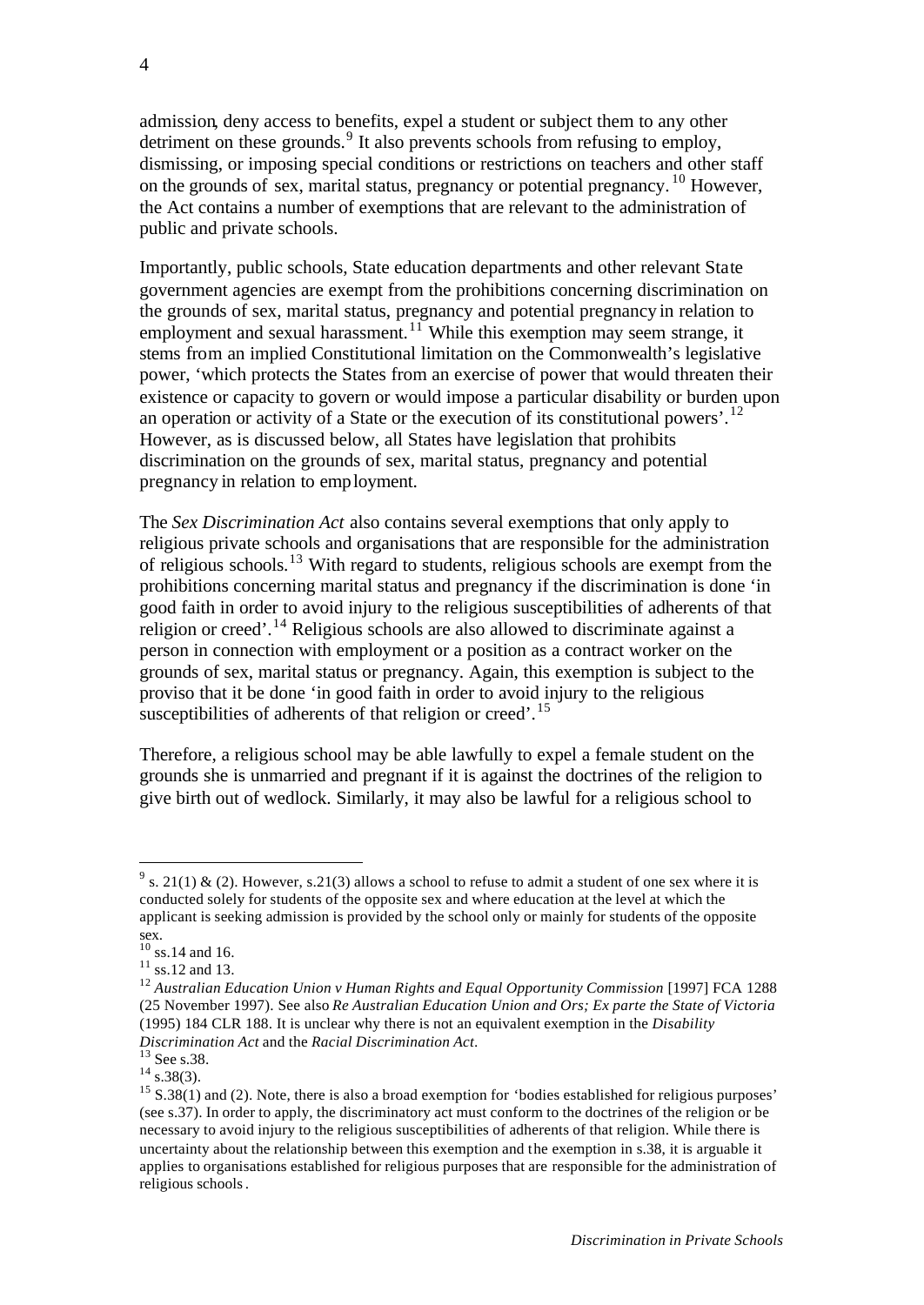refuse employment to a person on the grounds they are in a *de facto* relationship if it is against the teachings of the religion to have sexual intercourse out of wedlock.

Some may argue the exemptions for religious schools are necessary due to section 116 of the Commonwealth Constitution, which provides that the Commonwealth cannot make laws 'for prohibiting the free exercise of any religion'.<sup>16</sup> However, the High Court has adopted a narrow interpretation of the restrictions in s.116.<sup>17</sup> This narrow interpretation has provided the Commonwealth with considerable scope to make laws that only incidentally affect the free exercise of a religion, particularly where those laws are intended to achieve an 'overriding public purpose', such as fulfilling an international obligation to outlaw all forms of discrimination. <sup>18</sup> Therefore, there is a strong argument these exemptions are not necessary to ensure the Constitutional validity of the provisions of the *Sex Discrimination Act* that prohibit discrimination in schools.

### **2.2 State and Territory anti-discrimination legislation**

In all State and Territory anti-discrimination legislation, private schools are provided with exemptions in relation to the treatment of employees (including teachers), contract workers and students that are either not available to public schools or that, in practice, only or mainly apply to private schools. These exemptions vary in breadth (in terms of the areas of discrimination they cover) and scope (in terms of the conditions that must be satisfied for the exemption to apply). Some of the major exemptions that apply in NSW and Victoria are summarised in Table 1.

<sup>&</sup>lt;sup>16</sup> See, for example, discussion of s.116 of the Constitution in Senate Legal and Constitutional Committee, *Inquiry into Sexuality Discrimination*, Commonwealth of Australia, 1997. Note also, the States are not bound by the restrictions in s.116 of the Constitution. Hence, they are able to pass laws banning or restricting the free exercise of any religion (providing the laws are not inconsistent with a Commonwealth law).

<sup>17</sup> See *Kruger v Commonwealth* (1997) 190 CLR 1, *Attorney-General (Victoria); Ex rel Black v Commonwealth* (1981) 146 CLR 559, *Adelaide Company of Jehovah's Witnesses Inc v Commonwealth* (1943) 67 CLR 116, and *Krygger v Williams* (1912) 15 CLR 366.

<sup>18</sup> For example, in *Kruger v Commonwealth* (1997) 190 CLR 1, Gaudron J stated: "a law will not be a law for 'prohibiting the free exercise of any religion', notwithstanding that, in terms, it does just that or that it operates directly with that consequence, if it is necessary to attain some overriding public purpose or to satisfy some pressing social need. Nor will it have that purpose if it is a law for some specific purpose unconnected with the free exercise of religion and only incidentally affects that freedom". Similarly, in the same case, Gummow J stated: "freedom to act in accordance with religious beliefs is not co-extensive with freedom of religious belief. Action in pursuance of a particular religious belief that is both monotheistic and eager to proselytise may conflict impermissibly with toleration both of other religions and of an absence of religion".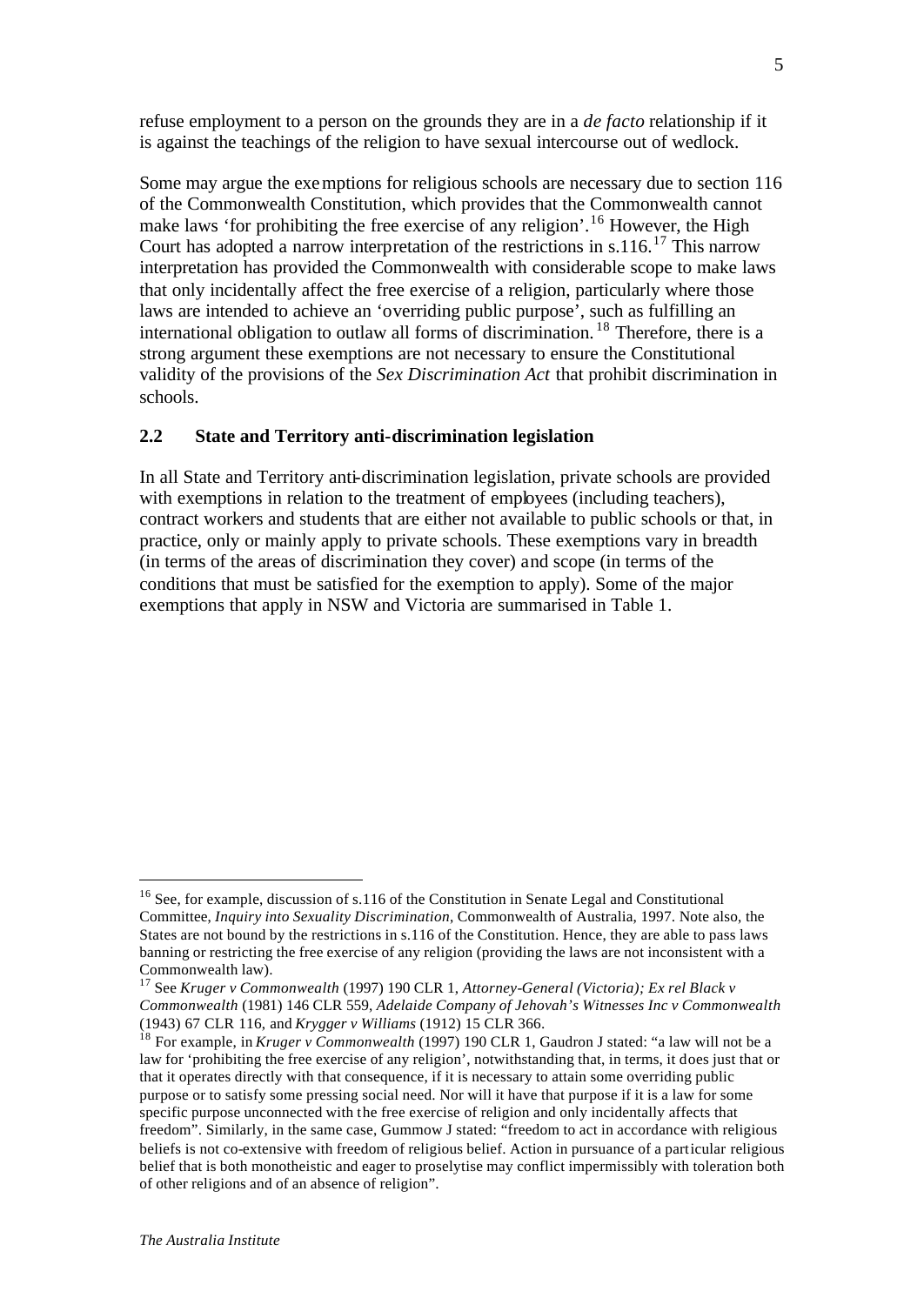| Area of discrimination           | <b>NSW</b> | Victoria |
|----------------------------------|------------|----------|
| Age or age group                 | ✓          |          |
| Disability/impairment            |            |          |
| Homosexuality/sexuality          |            |          |
| Marital status                   |            |          |
| Pregnancy or potential pregnancy | ✓          |          |
| Race                             | X          |          |
| Sex                              |            |          |

**Table 1 Exemptions from New South Wales and Victorian anti-discrimination laws specific to private schools**

Key:  $X - No$  exemptions

 $\checkmark$  – Specific exemptions for private or religious schools

Note: Some of these exemptions may not be available due to the operation of inconsistent Commonwealth laws.

New South Wales's *Anti-Discrimination Act 1977* contains the broadest scope for exemptions for private schools. Under this Act, 'private educational institutions' are exempt from the unlawful discrimination provisions concerning sex (including pregnancy), transgender grounds, marital status, disability, homosexuality and age. <sup>19</sup>  $20$  However, they are not exempt from the provisions that prohibit discrimination on the grounds of race.<sup>21</sup> So, for example, a private school could expel a student for being a homosexual or transsexual, and could refuse to employ a person on the same grounds.<sup>22</sup>

The Victorian *Equal Opportunity Act 1995* includes a number of exemptions that apply to public and private schools. However, in practice, these exemptions mainly apply to religious private schools. In this regard, the *Equal Opportunity Act* allows people to be excluded from a school or school program on the grounds of race or religious belief if the school or program is operated 'wholly or mainly for students of a particular…race (or) religious belief' of which the person is not a member.<sup>23</sup>  $\cdot$ In addition, organisations that operate religious schools are explicitly exempt from all of

<sup>&</sup>lt;sup>19</sup> Respectively, ss.25(3) and 31A(3); ss.38C(3) and 38K(3); ss.40(3) and 46A(3); ss.49D(3) and 49L(3); ss.49ZH(3) and 49ZO(3); ss.49ZYL.

<sup>&</sup>lt;sup>20</sup> Any discrimination on the grounds of sex, marital status, pregnancy or potential pregnancy must also satisfy the requirements in the *Sex Discrimination Act 1984* (Cwlth).

<sup>&</sup>lt;sup>21</sup> However, that the Government can make regulations excluding any school, public or private, from the racial discrimination provisions (s.17(3)). Although, any exemption granted under this provision would have to be consistent with the requirements in the *Racial Discrimination Act 1975* (Cwlth).  $22$ <sup>22</sup> There is also a broad exemption for 'bodies established to propagate religion' (see s.56).

 $^{23}$  s.38. See also s.56 in relation to the provision of accommodation in schools established "wholly or mainly" for students of a particular race or religious belief. Note, it is arguable the exemptions concerning race are invalid due to the provisions of the *Racial Discrimination Act 1975* (Cwlth).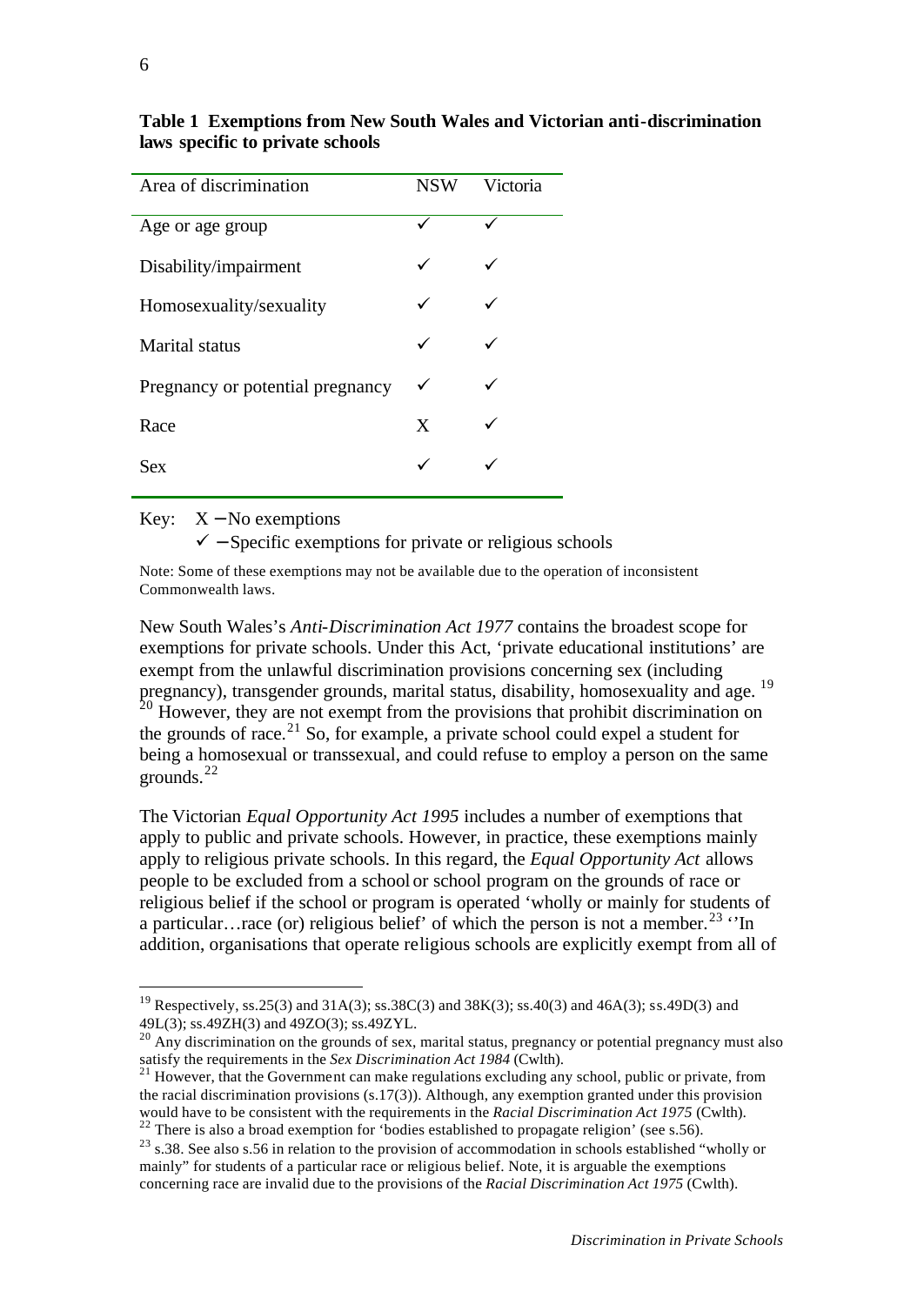the prohibitions on discrimination in the Act (which include discrimination on the grounds of age, sex, disability, sexual preference, marital status, parental status, status as a carer, industrial activity, pregnancy, physical features, race, religion, and political belief)<sup>24</sup> in relation to 'establishing, directing, controlling or administering' the schools, provided the relevant acts are carried out 'in accordance with the relevant religious beliefs or principles'.<sup>25</sup> If the organisation was 'established for religious purposes', they are also exempt from all of the prohibitions concerning discrimination in relation to acts or practices that conform with the doctrines of the religion or are necessary to avoid injury to the religious sensitivities of people of that religion.<sup>26</sup>

Western Australia's *Equal Opportunity Act 1984* similarly includes a number of exemptions that only apply to religious private schools. In this regard, 'private educational authorities' are exempt from the provisions concerning discrimination on the grounds of religion in relation to employment 'if the duties of the employment or work are for the purposes of, or in connection with, or otherwise involve or relate to the participation of the employee in any religious observance or practice'.<sup>27</sup> More importantly, religious schools also have a general exemption from all of the antidiscrimination provisions in the act (i.e. sex, marital status, pregnancy, transgender, family responsibility or family status, sexual orientation, race, religion, political conviction, disability or age) in relation to employment and contract workers so long as the relevant action is taken 'in good faith in order to avoid injury to the religious susceptibilities of adherents of that religion or creed'.<sup>28</sup> They are also exempt from all of the anti-discrimination provisions, other than race, disability or age, in relation to students if they discriminate 'in good faith in favour of adherents of that religion or creed generally, but not in a manner that discriminates against a particular class or group of persons who are not adherents of that religion or creed<sup>7</sup>.<sup>29</sup> In addition, a body established for religious purposes that is responsible for the administration of a religious school may also be exempt from all anti-discrimination provisions in the Act if the discriminatory act 'conforms to the doctrines, tenets or beliefs of that religion' or 'is necessary to avoid injury to the religious susceptibilities of adherents of that religion'.<sup>30</sup>

The situation under the Australian Capital Territory's anti-discrimination laws is similar to that in Western Australia.<sup>31</sup> The *Discrimination Act 1991* (ACT) allows educational authorities to discriminate on the grounds of religious conviction in relation to employment if the duties of the employment involve participation by the employee in the 'teaching, observance or practice of the relevant religion'.<sup>32</sup> It also allows religious schools to discriminate on any of the grounds outlawed under the Act in relation to students, employees, or contract workers if the discrimination is carried out 'in good faith to avoid injury to the religious susceptibilities of adherents of that

l

 $27$  s.66.

 $^{24}$  See s.6.

 $^{25}$  s.76.

<sup>&</sup>lt;sup>26</sup> s.75. See also s.77, which provides an exemption for acts that are necessary for the relevant person to comply with their genuine religious beliefs or principles.

 $^{28}$  s.73(1) and (2).

 $^{29}$  s.73(3).

 $30\frac{1}{\text{s}}$ .72.

<sup>&</sup>lt;sup>31</sup> However, the protection offered to religions in s.116 of the Commonwealth Constitution applies to laws made by all Territory governments. See *Kruger v Commonwealth* (1997) 190 CLR 1.  $32$  s.44.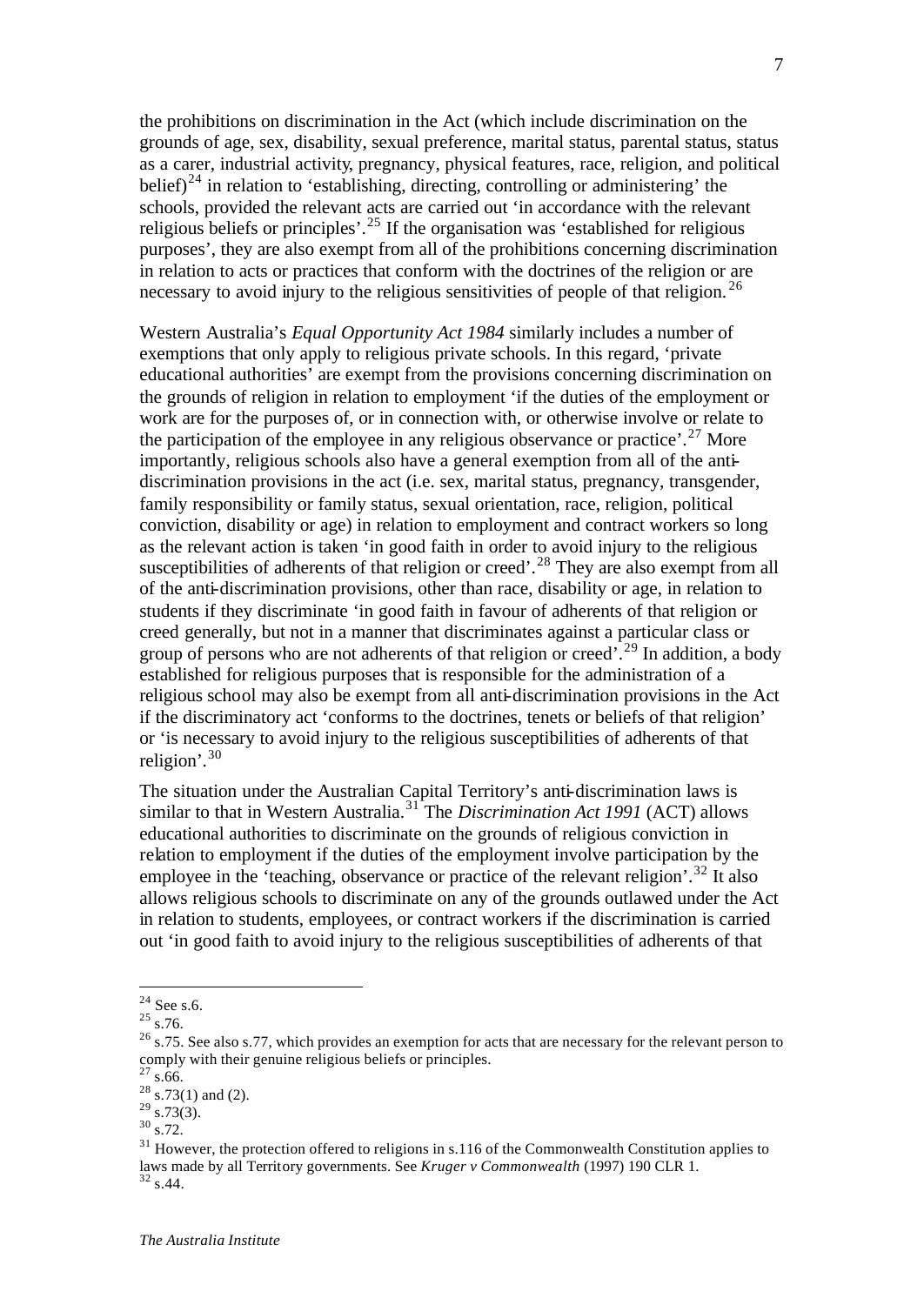religion or creed'.<sup>33</sup> Further, religious schools are also permitted to refuse to admit a student if the school is conducted solely for students having a religious conviction other than that of the applicant.  $34$ 

In South Australia, private and public schools are generally subject to the same restrictions concerning discrimination. However, religious schools are exempt from the prohibitions concerning discrimination on the grounds of sexuality in relation to any act that 'arises in the course of the administration' of the school, providing it 'is founded on the precepts' of the relevant religion.<sup>35</sup> Bodies established for religious purposes that are responsible for the administration of religious schools may also be exempt from all anti-discrimination provisions in the *Equal Opportunity Act 1984* (SA) in relation to any act that 'conforms with the precepts of that religion or is necessary to avoid injury to the religious susceptibilities of the adherents of that religion'.<sup>36</sup>

Religious schools are also treated differently to all other schools in Queensland, Northern Territory and Tasmania. In both Queensland and the Northern Territory, religious schools can exclude people who apply for admission as students who are not of the relevant religion. <sup>37</sup> In all three jurisdictions, religious schools are also entitled to discriminate in relation to employment and contract workers.

In the Northern Territory, religious schools are entitled to discriminate against a person in relation to employment on the grounds of sexuality and 'religious belief or activity', providing the discrimination is done in 'in good faith to avoid offending the religious sensitivities of people of the particular religion'.<sup>38</sup> Similarly, in Tasmania, religious schools are allowed to discriminate on the grounds of religion in relation to employment if the discrimination is for the purpose of enabling, or better enabling, the school to be conducted in accordance with the 'tenets, beliefs, teachings, principles or practices' of the relevant religion.<sup>39</sup> In both Queensland and Tasmania, employers can impose discriminatory requirements on a position, such as being required to practice a certain religion to be a teacher in a religious school, providing they are 'genuine occupational requirements'.<sup>40</sup> Further, in Queensland, a body established for religious purposes that administers a school can discriminate on any grounds (other than age, race or disability) against a person 'in a way that is not unreasonable' if the person

j

<sup>&</sup>lt;sup>33</sup> s.33. See also s.32.

 $34$  s.46.

<sup>35</sup> *Equal Opportunity Act 1984* (SA), s.50.

 $36 \frac{1}{8.50(1)}$ (c).

<sup>&</sup>lt;sup>37</sup> Anti-Discrimination Act 1991 (Qld), s.41 (see also s.89 in relation to the provision of accommodation); and *Anti-Discrimination Act* (NT), s.30(2) (see also s.40 in relation to the provision of accommodation).

<sup>38</sup> *Anti-Discrimination Act* (NT), s.37A. See also s.51 in relation to "bodies established for religious purposes" and the appointment of people to perform functions or participate in "any religious observance or practice".

<sup>39</sup> *Anti-Discrimination Act 1998* (Tas), s.51(2). See also s.52, which provides two exemptions for discrimination on the grounds of religious belief in relation to the selection or appointment of a person to participate in any religious observance or practice, and acts carried out in accordance with the doctrine of a particular religion that are necessary to avoid offending the religious sensitivities of any person of the relevant religion.

<sup>40</sup> *Anti-Discrimination Act 1991* (Qld), s.25(1); and *Anti-Discrimination Act 1998* (Tas), s.51(1). Note, s.25(1) of the *Anti-Discrimination Act 1991* (Qld) applies to discrimination on any grounds outlined in the Act and could apply to both public and private schools (although it is far more likely to apply to private religious schools). In contrast, s.51(1) of the *Anti-Discrimination Act 1998* (Tas) only applies in relation to discrimination on the ground of "religious belief or affiliation or religious activity" and, in effect, only applies to religious schools.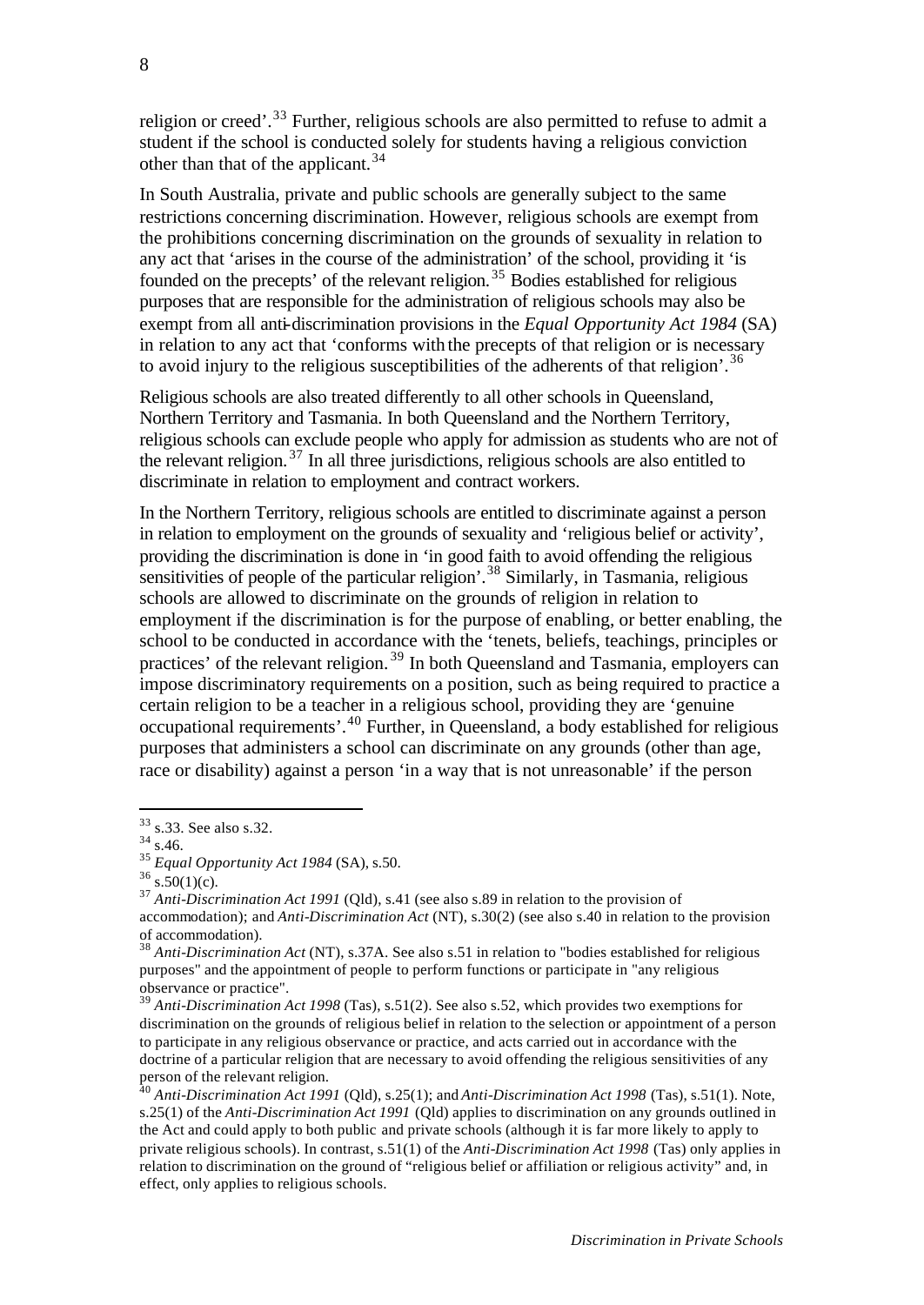openly acts in a way that is contrary to the religious beliefs of the employer and it is a genuine occupational requirement of the employer that the person act in a way that is consistent with the employer's religious beliefs. $41$ 

It is apparent that in all States and Territories, unlike public schools, private schools have considerable scope to engage in discriminatory practices in relation to employment, contract workers and students. However, in most jurisdictions, the relevant exemptions are only available to religious private schools and religious organisations responsible for the administration of private schools.

### **3. Prevalence of discrimination by private schools**

In both the public and private education sectors, there are some schools that are performing well in their attempts to rid their schools of negative forms of discrimination, and others that are performing poorly. As we have seen, while discrimination against students occurs in both public and private schools, private schools are able to discriminate in ways that are unlawful in public schools. Importantly, if discrimination does occur in a public school, those affected can usually seek some form of legal redress. Further, it is often the case that State educational authorities will take steps, for example, through the development of specific policies, to ensure that public schools comply with their legal obligations. By contrast, private schools often have no incentives to develop such policies, because in many cases, they are exempt from anti-discriminatory provisions of the legislation.

### **3.1 Pregnancy**

Compared with many other developed countries, Australia has a high teenage pregnancy rate with 19 live births per 1000 teenage girls per year and an estimated 22 abortions per year per 1000 teenage girls (Skinner *et al.*, 2003).<sup>42</sup> While there are no data to indicate how many of these teenagers become pregnant while at school, or the number who terminate their pregnancies, if around 12,000 young women below the age of 19 (Boulden, 2000, p. 7) become pregnant each year, it is likely that more than half of these women will be at school at the time they become pregnant. Given tha t those teenagers who do become pregnant are more likely to live in an area of socioeconomic disadvantage (Skinner *et al*., 2003), and that the majority of students from low-socioeconomic groups attend government schools (Preston, 2003), it is also likely that more than 70 per cent of young women who become pregnant while at school will be in the public education system. However, this still means that there are potentially hundreds of young women who become pregnant each year while attending a private school.

Boulden (2000) provides a comprehensive analysis of the relationship between youth pregnancy and education. She finds that the overwhelming majority of young women who become mothers while at school do not finish their secondary education to Year 12 level (Boulden, 2000, p. 7). While many of those who do become pregnant and elect to continue their pregnancies are already 'at risk', if they do not complete their education, they are put at further risk of a lifetime of poverty and welfare dependency:

<sup>41</sup> *Anti-discrimination Act 1991* (Qld), s.25(2).

<sup>&</sup>lt;sup>42</sup> The figures are based on 1997-1999 data. However, the abortion rate is likely to be an underestimate since it is based on Medicare claims.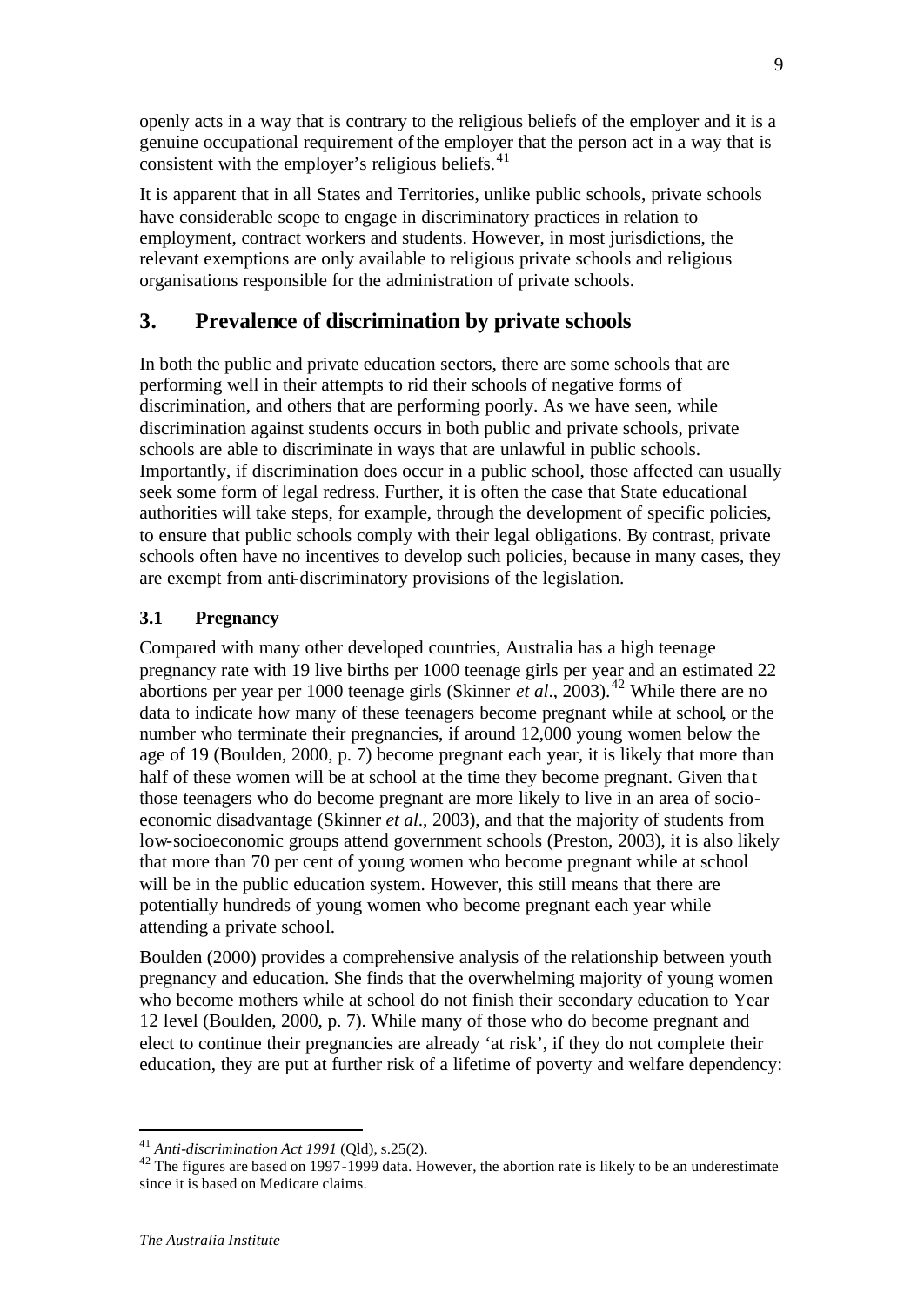Other consequences of becoming a young mother and leaving school before completing secondary education include social isolation, a higher than average likelihood of a second pregnancy during the teenage years, a higher risk of involvement in unstable and violent relationships, and poorer than average outcomes for children in terms of health, welfare and educational achievement. There is also clear evidence of an inter-generational trend in becoming a teenage parent (Association of Women Educators, 2004).

It appears, however, that despite the risks, some schools are encouraging pregnant girls to leave. According to Boulden:

Some schools still fear that having pregnant girls and young mums on campus will give the school a 'bad image', and they fail to encourage young women to stay.

Others actively encourage them to leave. In researching this study we heard more than once of pregnant young women who had been told by their schools, 'You've made your bed, now lie in it.' (Boulden, 2000, pp.  $7-8$ ).<sup>43</sup>

As part of her study, Boulden (2000) contacted both public and private educational authorities about the existence of any policies dealing with the continuing education of pregnant and parenting students. While she found there was considerable variation amongst the policies of state education authorities, and that two States had developed no such policies, overall the response of the public sector appears better by comparison to the private sector. Boulden says that in relation to Independent (non-Catholic) schools:

The advice was that no such policies existed at a statewide level, and that such issues were a matter for individual schools.

There appears to be no broad policy framework for Catholic schools either, due to the absence of systemic relationships between Catholic schools. Contact with Diocesan Education Offices around Australia did not reveal any policy in relation to pregnant and parenting students, although the Broken Bay Diocesan Office in NSW did indicate that such a policy was being considered (Boulden, 2000, p. 15).

#### **3.2 Sexuality**

l

The Human Rights and Equal Opportunity Commission's website notes that 'there have been documented cases of both teachers and students being victimised because of their sexual orientation' (Human Rights and Equal Opportunity Commission, 2001). Both discrimination and verbal and physical abuse are reported.

For many gay, lesbian and bi-sexual students, school is an unsafe environment, with one study finding that such students were just as likely to feel unsafe at school as on the street (Hillier *et al.*, 1998, p. 38). According to the authors of the study:

Part of the reason for this was the belief that there was no protection available in the ostensibly regulated school environment. There was evidence that if assault or harassment occurred, procedures and practices would not be set in motion to ensure justice or to prevent such behaviour recurring. A number of

<sup>&</sup>lt;sup>43</sup> None of the 11 schools, which Boulden (2000) described as having developed good quality programs for retaining young mothers, were private schools.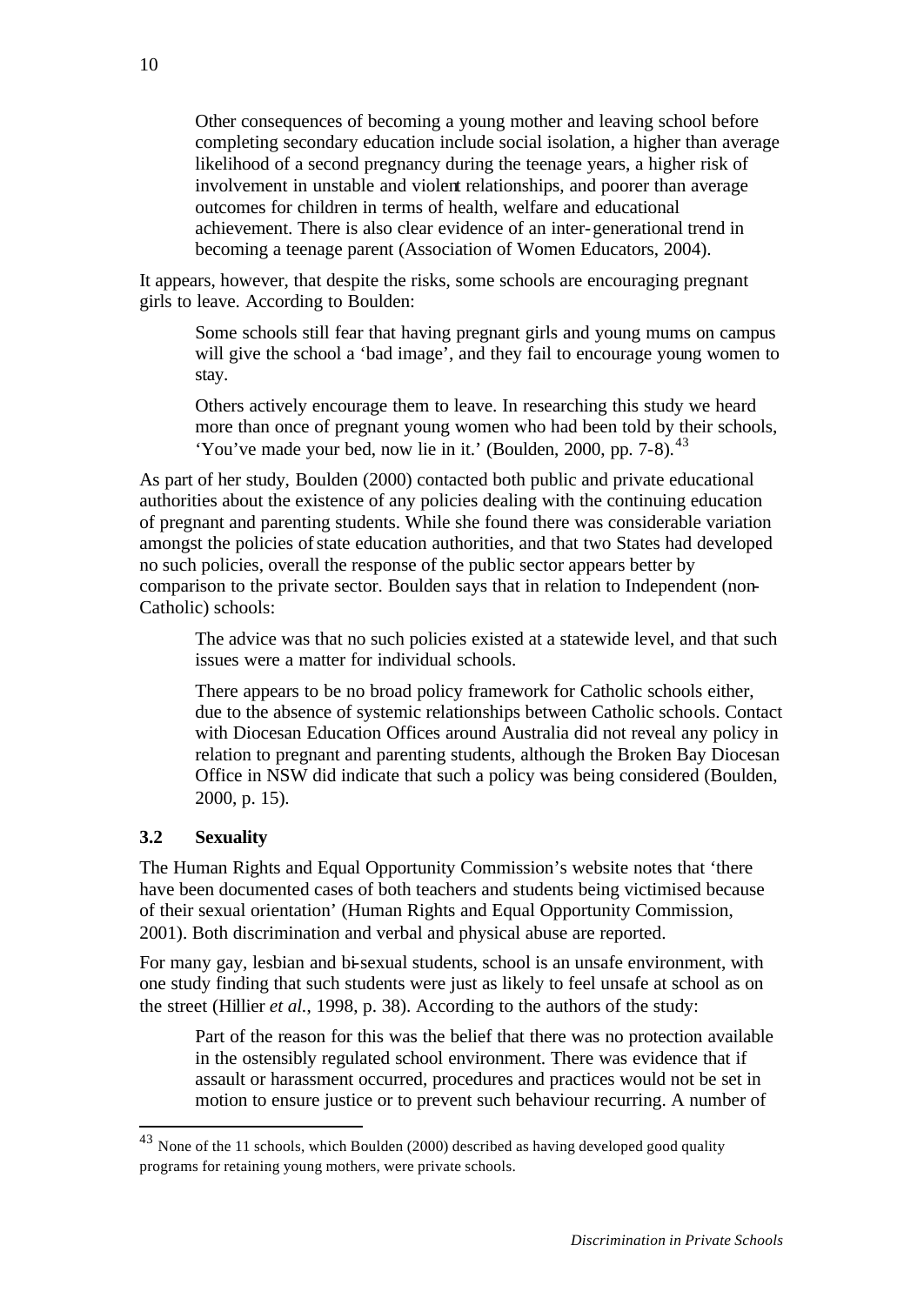students commented on the inconsistencies between their schools' dealings with racism and sexism as opposed to heterosexism. In many cases, little was seen to be done by school authorities to address the hostility that was directed at gay, lesbian or bisexual students (Hillier *et al*., 1998, p. 38).

While students involved in the study cited examples of discrimination and abuse in both public and private schools, some commentators suggest the culture of boy's only schools (which tend to be predominantly in the private sector) can be particularly homophobic. Hillier *et al.*, quote Rowan, who was then 19 years old:

I was at an all boys private school which was horribly homophobic until year 11 but moved to a mixed school to do year 11 and 12. There, I was in a very caring and open minded environment, with a lot of other people in my situation both boys and girls (approx. 10% of students were not 'Strait'). So here it was easy to finally find myself and 'Come Out'. I had no problems and all my friends were extremely supportive, as were the teachers who worked it out for themselves (Hillier *et al*., 1998, p. 40).

As discussed above, while many private schools may be able to expel students because they are gay or lesbian, it appears the more common scenario is for schools to pressure such students into leaving. That is, students feel forced to leave school early due to the constant bullying and the failure of the school to do tackle the abuse. Commenting on the feedback of students involved in their study, Hillier *et al.* suggest 'many young people were hunted out of their schools and driven to attempts at suicide' (Hillier *et al.*, 1998, p. 36).

In 2002, a former student of Hillcrest Christian College in Berwick, Victoria commenced proceedings against the school under the *Equal Opportunity Act 1995* (Vic) on the grounds the school discriminated against him because he was homosexual (ABC News, 2002). The student alleged that the Principal told him that 'I shouldn't be admitting it, I shouldn't be proud of it, and that's the last he wanted to hear about it' (ABC News, 2002). He also alleged another teacher remarked that he 'had the devil in him' (Milligan, 2002a). At the time the claim was lodged he stated that 'he eventually felt he had no option but to leave the school and continue by distance education' (ABC News, 2002).

The Principal of Hillcrest Christian College, Tony Ham denied the allegations, and said:

We [the school] state that we will actively share with them [students] the Christian faith. They [parents] sign on the dotted line. We don't apologise for that…We don't talk about being defective, we talk about sin and disobeying God (quoted in Milligan, 2002b).

He was also reported as saying that he teaches 'mutual respect' for gay people, yet 'stands by the motto "Love the sinner, hate the sin"' (Milligan, 2002b). Obviously, by teaching pupils that homosexuality is a sin, there is the potential for schools to perpetuate homophobic attitudes.

Kelly, a spokesperson for the Rainbow Sash movement who is also a former teacher and seminarian, suggests that teachers can subtly exacerbate homophobia, particularly in religious schools because they do not want to been seen as being too supportive of gay and lesbian students in case they are seen as being gay themselves (Kelly quoted in Milligan, 2002b). According to Kelly, 'bullies in religious schools can readily grab for church teachings to justify their behaviour' (Kelly quoted in Milligan, 2002b).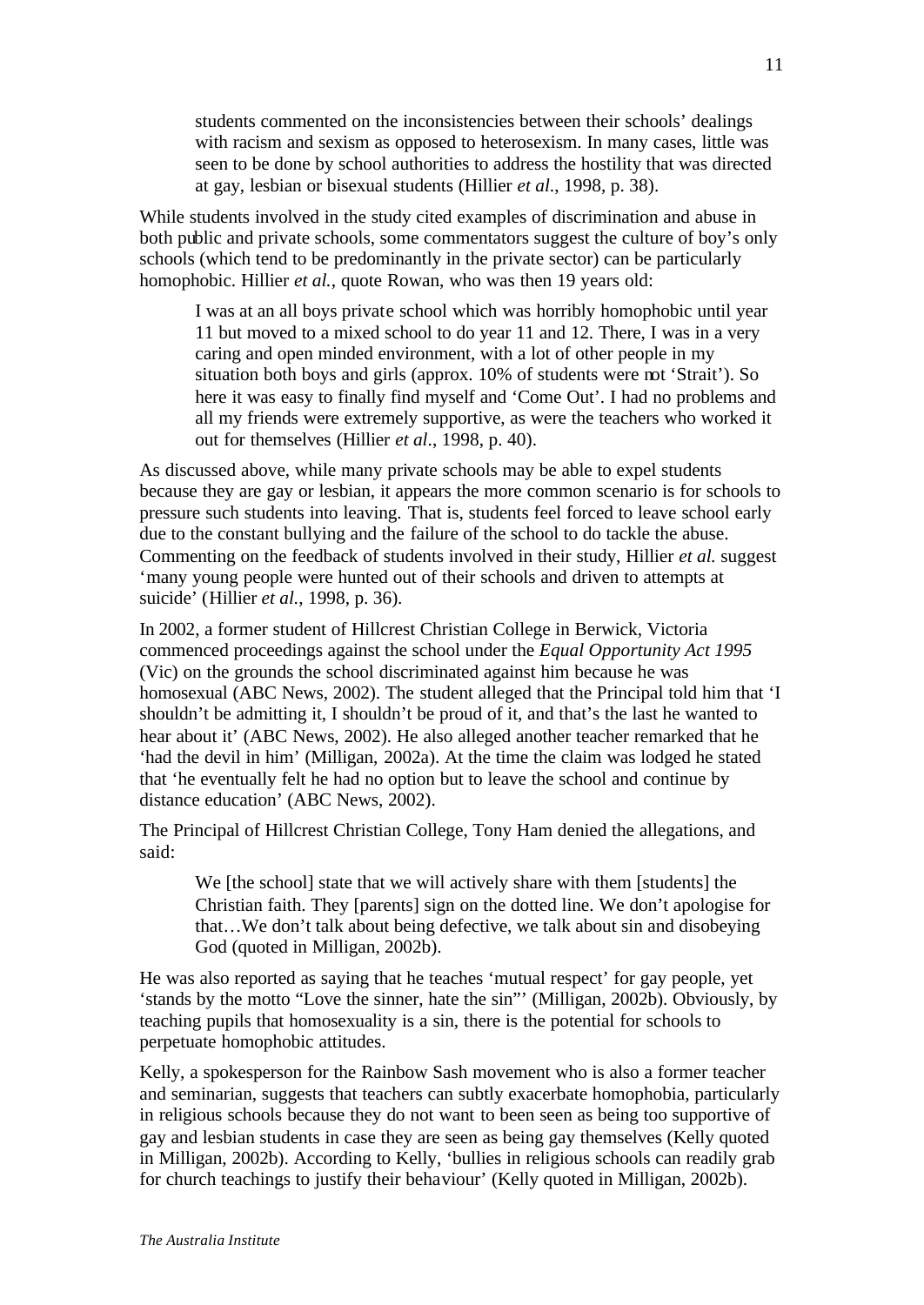# **4. Public attitudes to discrimination by private schools**

For this report, public attitudes to various aspects of private schooling have been explored by way of an opinion survey. Newspoll was commissioned to survey a randomly selected sample of 650 adults in New South Wales and Victoria. The survey was conducted by telephone over 19-22 April 2004. In addition to the usual demographic information, respondents were also asked whether they themselves had attended a private or state school for the majority of their high school education, or whether they attended both types equally. Parents were also asked whether they send their children to private or state schools.

Respondents were asked whether they agree or disagree with the following statements:

Private schools should be able to expel students because they are gay; and

Private schools should be able to expel girls if they become pregnant.

If they agreed they were asked whether they strongly agree or partly agree. If they disagreed they were asked whether they strongly disagree or partly disagree.

The responses to the first question are reported in Tables 2-4 below. The Newspoll survey shows that nine out of ten (89 per cent) respondents disagree that private schools should be able to expel gay students – Table 2. Although not shown in the table, 76 per cent *strongly* disagree with the view that private schools should be able to expel gay students. This view is held by both parents with children in private schools (76 per cent strongly disagree) and at state schools (75 per cent strongly disagree). It is a view held consistently by residents of capital cities and country areas, although country Victorians are a little more conservative (Table 3). It is important to note that 89 per cent of those who send their children to private schools disagree that those schools should be able to expel gay students. Interestingly, young adults (18-24) and older people (50+) are more conservative on this issue than those aged 25-34 and 35-49 (Table 4).

|               | High school<br>education |                      | Children in private<br>school | Total |    |
|---------------|--------------------------|----------------------|-------------------------------|-------|----|
|               | Private<br>only          | <b>State</b><br>only | Yes                           | No    |    |
| Agree         | 9                        | 7                    | 8                             | 6     | 8  |
| Disagree      | 90                       | 90                   | 89                            | 90    | 89 |
| Don't<br>know | 2                        | 3                    | 4                             | 4     | 4  |

**Table 2 'Private schools should be able to expel students because they are gay', by high school education and whether send children to private school (%)**

Figures may not add due to rounding.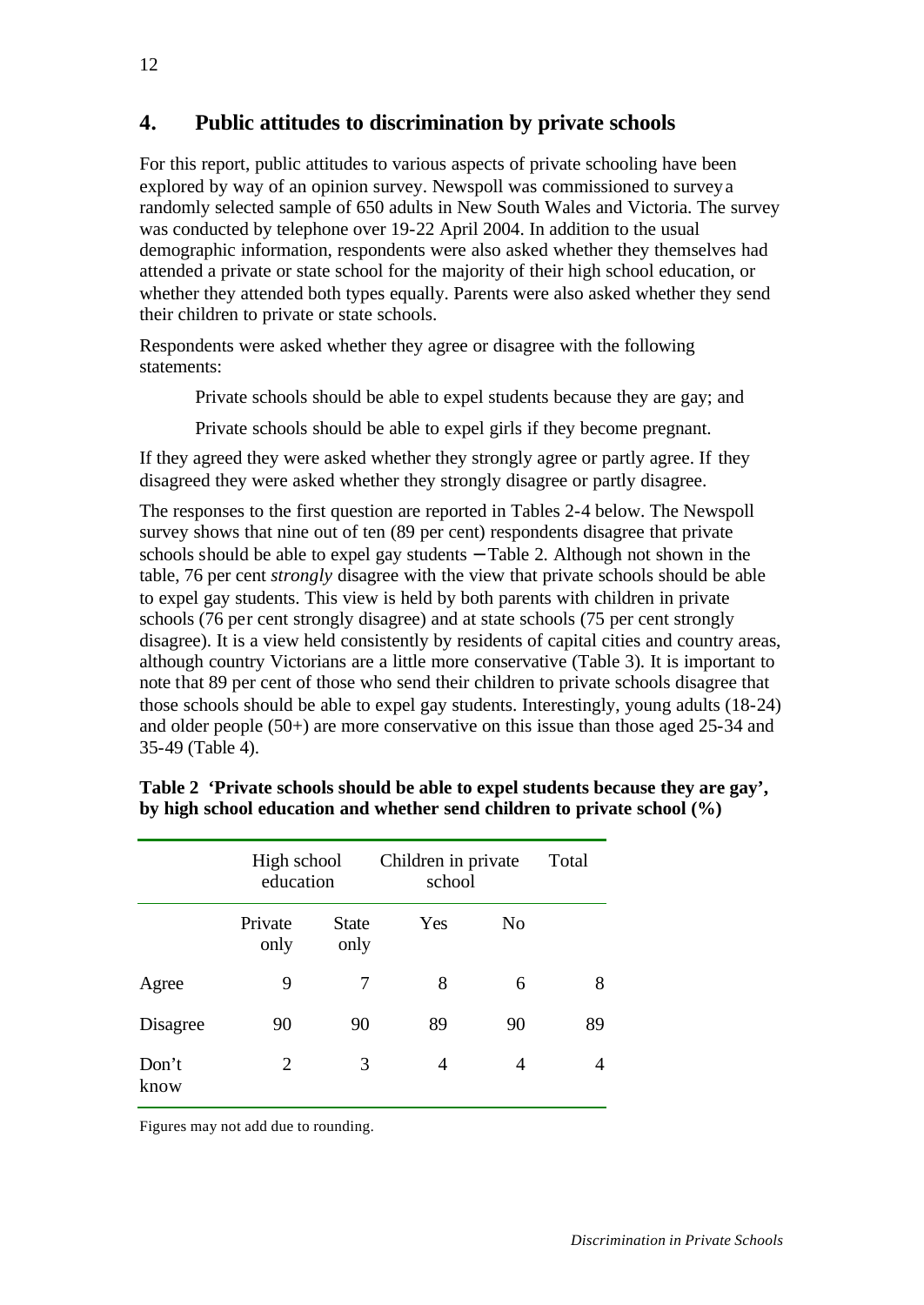|            | Area   |                |                    |                    |    |  |
|------------|--------|----------------|--------------------|--------------------|----|--|
|            | Sydney | Melbourne      | Rest<br><b>NSW</b> | Rest<br><b>VIC</b> |    |  |
| Agree      | 8      | 8              |                    | 10                 | 8  |  |
| Disagree   | 90     | 90             | 88                 | 84                 | 89 |  |
| Don't know | 3      | $\overline{2}$ | 5                  | 6                  | 4  |  |

**Table 3 'Private schools should be able to expel students because they are gay', by area (%)**

Figures may not add due to rounding.

**Table 4 'Private schools should be able to expel students because they are gay', by age and whether have children (%)**

|            | Age            |           |       |       | Children | Total          |    |
|------------|----------------|-----------|-------|-------|----------|----------------|----|
|            | 18-24          | $25 - 34$ | 35-49 | $50+$ | Yes      | N <sub>o</sub> |    |
| Agree      | 10             | 2         | 5     | 12    | 5        | 9              | 8  |
| Disagree   | 90             | 96        | 92    | 83    | 92       | 87             | 89 |
| Don't know | $\overline{0}$ | 3         | 3     | 5     | 3        | $\overline{4}$ | 4  |

Figures may not add due to rounding.

The responses to the second question are reported in Tables 5-7. A large majority, 77 per cent, of respondents disagree with the view that private schools should be able to expel girls who are pregnant (Table 5), with 62 per cent strongly disagreeing. Those who attended private schools or send their children to private schools are just as likely to oppose expulsions. It is perhaps surprising, however, that 17 per cent believe that private schools should be able to expel pregnant girls, twice the number that favour expelling gay students.

Sydney residents appear more tolerant of pregnant girls than those in Melbourne and country areas although, with the exception of country Victoria, the difference is not large (Table 6). High-income households are more tolerant than low-income ones (Table 6), even though pregnant girls are more likely to come from poorer households. Once again, young adults and older adults are more conservative on this question than those in their 30s and 40s (Table 7).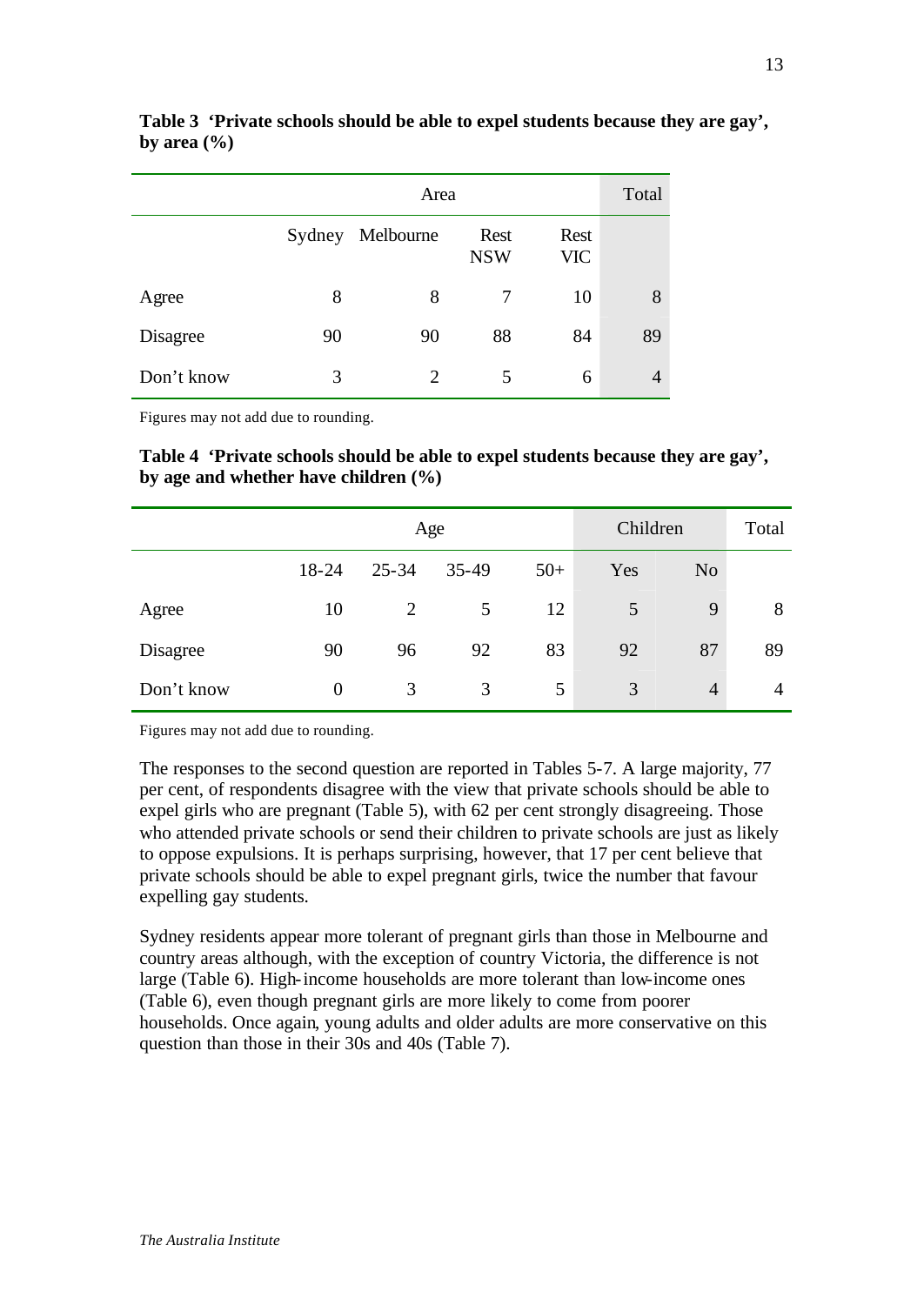|            | High school<br>education |                      | Children in private<br>school | Total          |    |
|------------|--------------------------|----------------------|-------------------------------|----------------|----|
|            | Private<br>only          | <b>State</b><br>only | Yes                           | N <sub>0</sub> |    |
| Agree      | 16                       | 16                   | 17                            | 17             | 17 |
| Disagree   | 79                       | 78                   | 76                            | 77             | 77 |
| Don't know | 5                        | 5                    | 7                             | 6              | 6  |

**Table 5 'Private schools should be able to expel girls if they are pregnant', by high school education and whether send children to private school (%)**

Figures may not add due to rounding.

Table 6 'Private schools should be able to expel girls if they are pregnant', by **area and income (%)**

|            | Area   |                |                    |             | Household income        |                          |                 | Total |
|------------|--------|----------------|--------------------|-------------|-------------------------|--------------------------|-----------------|-------|
|            | Sydney | Melb-<br>ourne | Rest<br><b>NSW</b> | Rest<br>Vic | Less<br>than<br>\$30000 | \$30000<br>to<br>\$59999 | \$60000<br>plus |       |
| Agree      | 14     | 18             | 18                 | 20          | 26                      | 17                       | 13              | 17    |
| Disagree   | 81     | 77             | 76                 | 69          | 65                      | 79                       | 83              | 77    |
| Don't know | 5      | 6              | 6                  | 11          | 9                       | $\overline{4}$           | 3               | 6     |

Figures may not add due to rounding.

|                                       | Table 7 'Private schools should be able to expel girls if they are pregnant', by |
|---------------------------------------|----------------------------------------------------------------------------------|
| age and whether have children $(\% )$ |                                                                                  |

|                | Age      |           |         |       | Children       | Total          |    |
|----------------|----------|-----------|---------|-------|----------------|----------------|----|
|                | 18-24    | $25 - 34$ | $35-49$ | $50+$ | Yes            | N <sub>o</sub> |    |
| Agree          | 18       | 7         | 15      | 22    | 16             | 17             | 17 |
| Total disagree | 82       | 88        | 81      | 69    | 80             | 76             | 77 |
| Don't know     | $\theta$ | 5         | 5       | 9     | $\overline{4}$ | $\tau$         | 6  |

Figures may not add due to rounding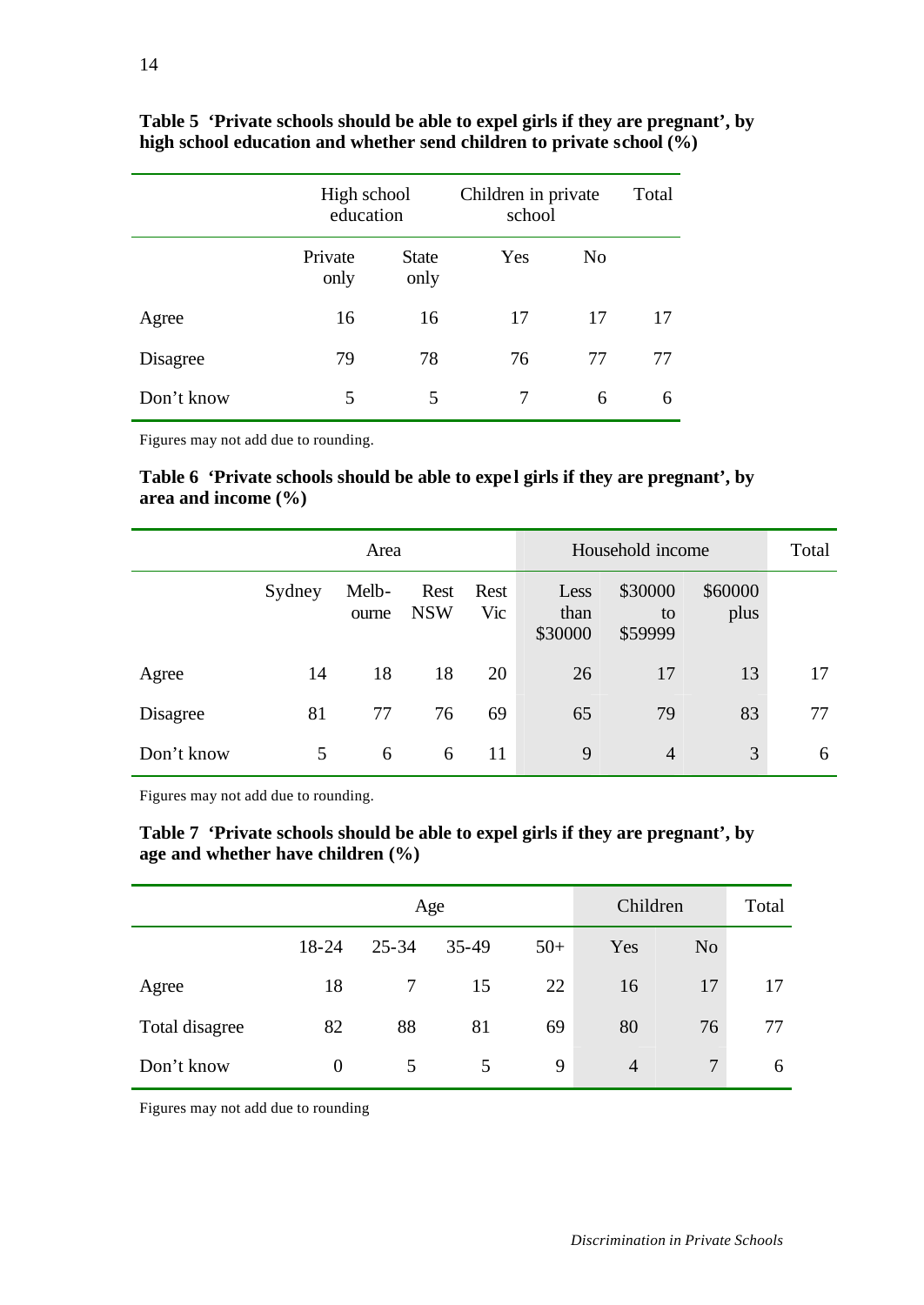# **5. Conclusions**

Under Commonwealth and State legislation private schools are permitted a wide range of exemptions from anti-discrimination laws. The Newspoll survey reported in this paper explores public attitudes to the ability of private schools to expel gay students and girls who become pregnant. There is very widespread and strong opposition in the Australian community to the capacity of private schools to exempt themselves from discrimination on these grounds. There is no difference in the strength of opposition to these laws between parents who send their children to private schools and those who send them to public schools. Opinion is especially strong on the issue of expulsion of gay students.

These findings indicate that these exemptions from laws banning discrimination are out of step with community values. For this reason, there is likely to be strong support for reform of anti-discrimination laws in favour of more consistent treatment of public and private schools under the relevant statutes.

Furthermore, the broad-ranging capacity of private schools to discriminate against their students and staff contradicts the Prime Minister's declaration that it is government schools that are 'values neutral'. While there is no doubt that some private schools uphold the principles of anti-discrimination legislation, there is also no doubt that their students and staff who may be subject to discrimination on the basis of their sexuality, pregnancy or marital status have significantly fewer opportunities for legal redress. If private school students are to learn and practice the same values of tolerance, compassion and mutual respect as their public school peers then the ability of private schools to practice discrimination on the basis of sexuality and pregnancy should be eliminated. There is an extraordinarily high degree of consensus among parents on this question.

17 May 2004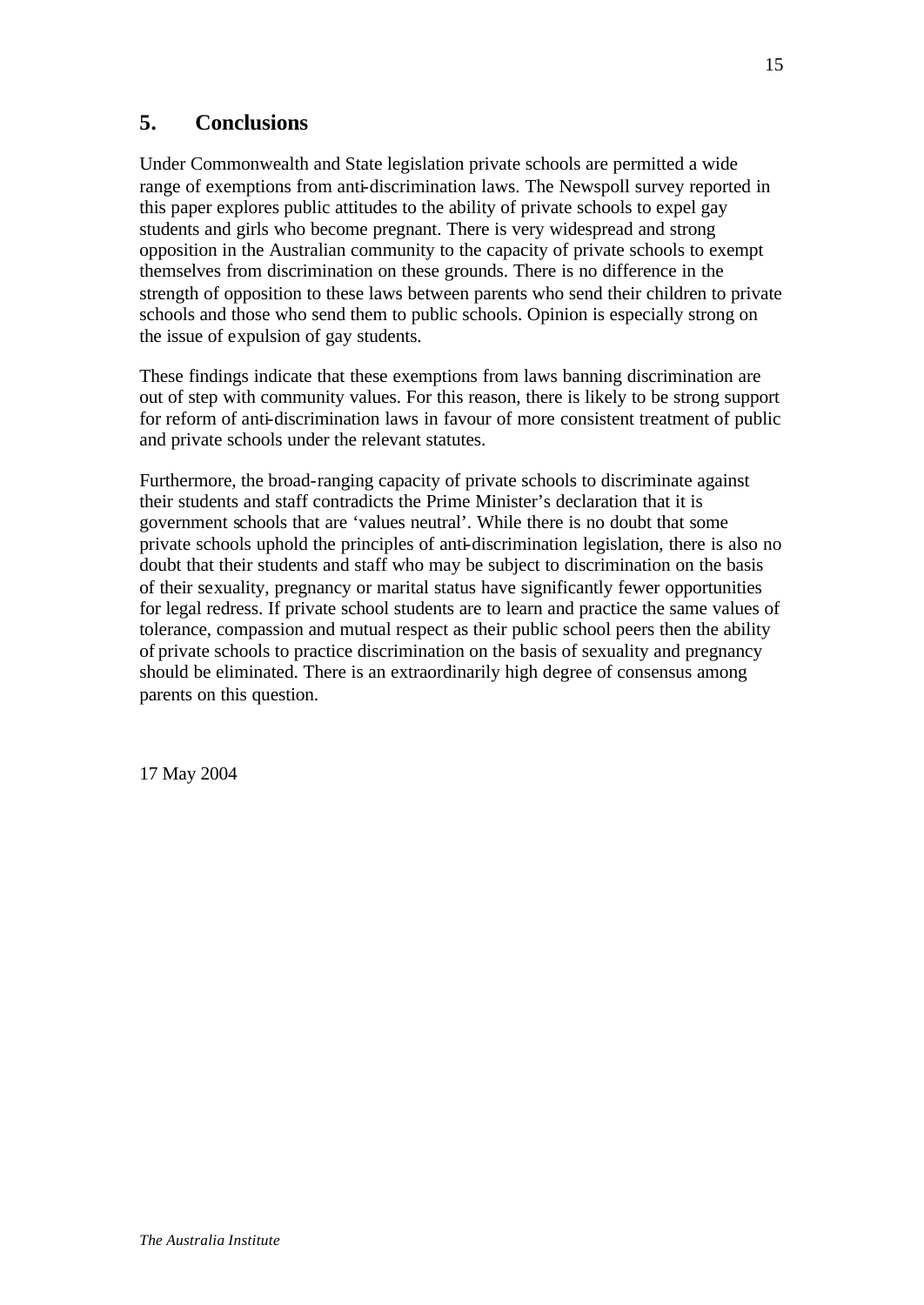# **References**

Association of Women Educators (2004), 'Current Project: Pregnancy and Parenting Students Policy', http://www.awe.asn.au/policy.php (8 May 2004).

Australian Broadcasting Corporation *Radio News* (2002), 'Student seeks apology for discrimination', 26 August 2002, Dow Jones & Reuters.

Australian Education Authority (2004), 'Your rights', http://www.bullyingnoway.com.au/issues/rights.html

Boulden, K. (2000), *Present, pregnant and proud: Keeping pregnant students and young mums in education*, Association of Women's Educators, Brisbane.

Gay and Lesbian Rights Lobby (2002), 'Workplace Discrimination', http://www.glrl.org.au/publications/fact\_sheets/workplace\_discrimination.htm

Hillier, L., Dempsey, D., Harrison, L., Beale, L., Matthews, L., Rosenthal, D (1998), *Writing Themselves In: A National Report on the Sexuality, Health and Well-Being of Same-Sex Attracted Young People* (Monograph series No.7), Australian Research Centre in Sex, Health and Society, Latrobe University, Melbourne. http://www.latrobe.edu.au/arcshs/downloads/Reports/Writing%20Themselves%20In. pdf

Human Rights and Equal Opportunity Commission (1998), *Report of Inquiry into a Complaint of Discrimination in Employment and Occupation: Discrimination on the Ground of Sexual Preference*, HRC Report No.6, Commonwealth of Australia.

Human Rights and Equal Opportunity Commission (2001), 'Gay Men and Lesbians', http://www.hreoc.gov.au/human\_rights/gay\_lesbian/index.html

Human Rights and Equal Opportunity Commission (2004), 'Getting to know the Sex Discrimination Act: A guide for young women', http://www.hreoc.gov.au/pdf/sex\_discrim/getting\_to\_know.pdf (8 May 2004).

International Labour Conference (1998), *Equality in Employment and Occupation: General Survey by the Committee of Experts on the Application of Conventions and Recommendations,* ILO, Geneva.

Lawlink (2004), 'What areas of public life are affected by anti-discrimination law?', http://www.lawlink.nsw.gov.au/adb.nsf/pages/cwareas

Nelson, B. (2004), '\$34.6 million for values, civics and citizenship education', Media Release, May 11, 2004,

http://www.dest.gov.au/ministers/nelson/budget04/bud12\_04.htm

Milligan, L. (2002a), 'Gay student sues Christian school for discrimination', *The Australian*, 26 August 2002.

Milligan, L. (2002b), 'A dangerous difference', *The Australian*, 3 September 2002.